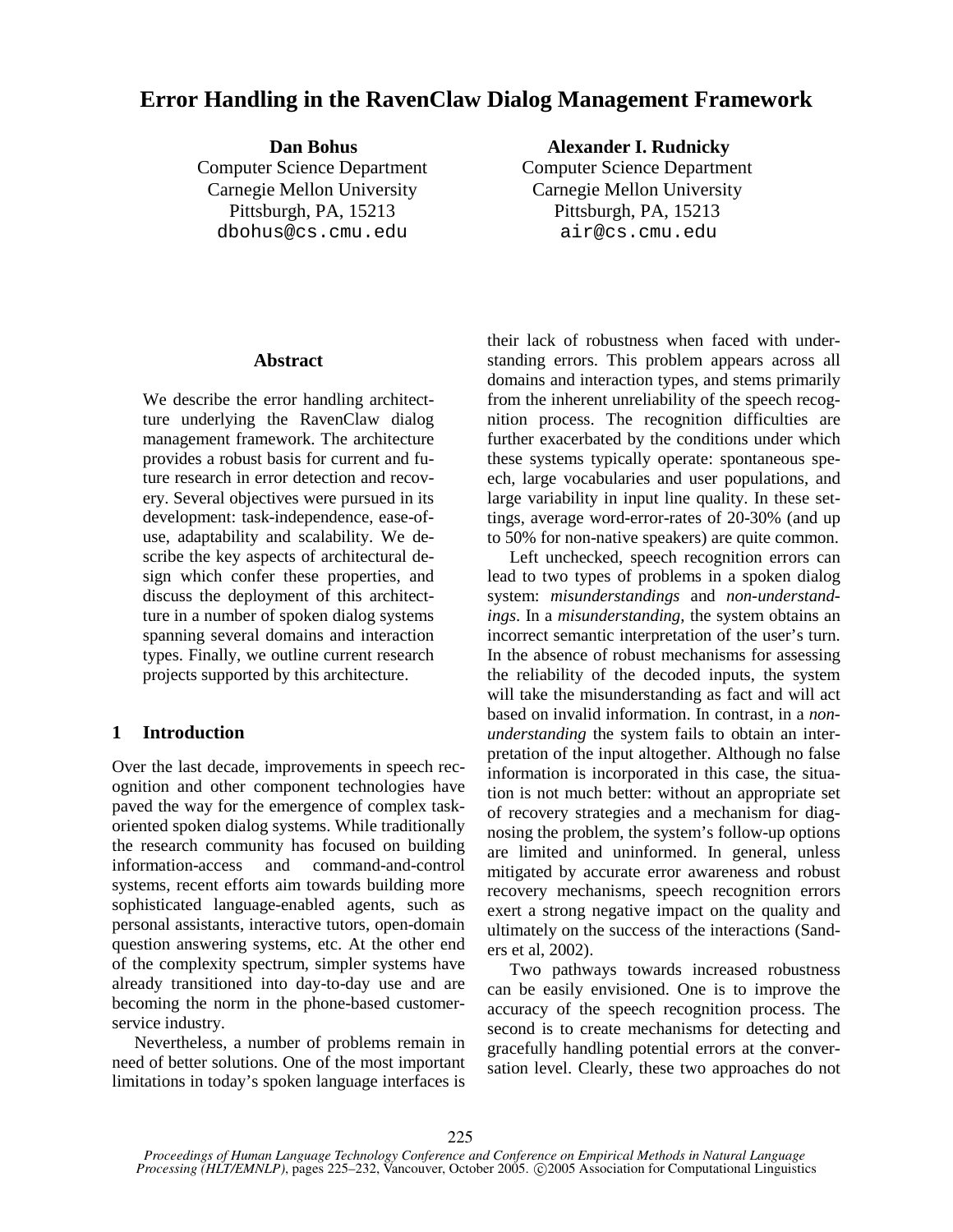stand in opposition and a combined effort would lead to the best results. The error handling architecture we describe in this paper embodies the second approach: it aims to provide the mechanisms for robust error handling at the dialog management level of a spoken dialog system.

The idea of handling errors through conversation has already received a large amount of attention from the research community. On the theoretical side, several models of grounding in communication have been proposed (Clark and Schaefer, 1989; Traum, 1998). While these models provide useful insights into the grounding process as it happens in human-human communication, they lack the decision-making aspects required to drive the interaction in a real-life spoken dialog system. In the Conversational Architectures project, Paek and Horvitz (2000) address this challenge by developing a computational implementation of the grounding process using Bayesian belief networks. However, questions still remain: the structure and parameters of the belief networks are handcrafted, as are the utilities for the various grounding actions; due to scalability and task-representation issues, it is not known yet how the proposed approach would transfer and scale to other domains.

Three ingredients are required for robust error handling: (1) the ability to detect the errors, (2) a set of error recovery strategies, and (3) a mechanism for engaging these strategies at the appropriate time. For some of these issues, various solutions have emerged in the community. For instance, systems generally rely on recognition confidence scores to detect potential misunderstandings (e.g. Krahmer et al., 1999; Walker et al., 2000) and use explicit and implicit confirmation strategies for recovery. The decision to engage these strategies is typically based on comparing the confidence score against manually preset thresholds (e.g. Kawahara and Komatani, 2000). For non-understandings, detection is less of a problem (systems know by definition when non-understandings occur). Strategies such as asking the user to repeat or rephrase, providing help, are usually engaged via simple heuristic rules.

At the same time, a number of issues remain unsolved: can we endow systems with better error awareness by integrating existing confidence annotation schemes with correction detection mechanisms? Can we diagnose the non-understanding errors on-line? What are the tradeoffs between the various non-understanding recovery strategies? Can we construct a richer set of such strategies? Can we build systems which automatically tune their error handling behaviors to the characteristics of the domains in which they operate?

We have recently engaged in a research program aimed at addressing such issues. More generally, our goal is to develop a task-independent, easy-to-use, adaptive and scalable approach for error handling in task-oriented spoken dialog systems. As a first step in this program, we have developed a modular error handling architecture, within the larger confines of the RavenClaw dialog management framework (Bohus and Rudnicky, 2003). The proposed architecture provides the infrastructure for our current and future research on error handling. In this paper we describe the proposed architecture and discuss the key aspects of architectural design which confer the desired properties. Subsequently, we discuss the deployment of this architecture in a number of spoken dialog systems which operate across different domains and interaction types, and we outline current research projects supported by the proposed architecture.

# **2 RavenClaw Dialog Management**

We begin with a brief overview of the RavenClaw dialog management framework, as it provides the larger context for the error handling architecture.

RavenClaw is a dialog management framework for task-oriented spoken dialog systems. To date, it has been used to construct a large number of systems spanning multiple domains and interaction types (Bohus and Rudnicky, 2003): information access (RoomLine, the Let's Go Bus Information System), guidance through procedures (LARRI), command-and-control (TeamTalk), taskable agents (Vera). Together with these systems, RavenClaw provides the larger context as well as a test-bed for evaluating the proposed error handling architecture. More generally, RavenClaw provides a robust basis for research in various other aspects of dialog management, such as learning at the task and discourse levels, multi-participant dialog, timing and turn-taking, etc.

A key characteristic of the RavenClaw framework is the separation it enforces between the domain-specific and domain-independent aspects of dialog control. The domain-specific dialog control logic is described by a *Dialog Task Specification*,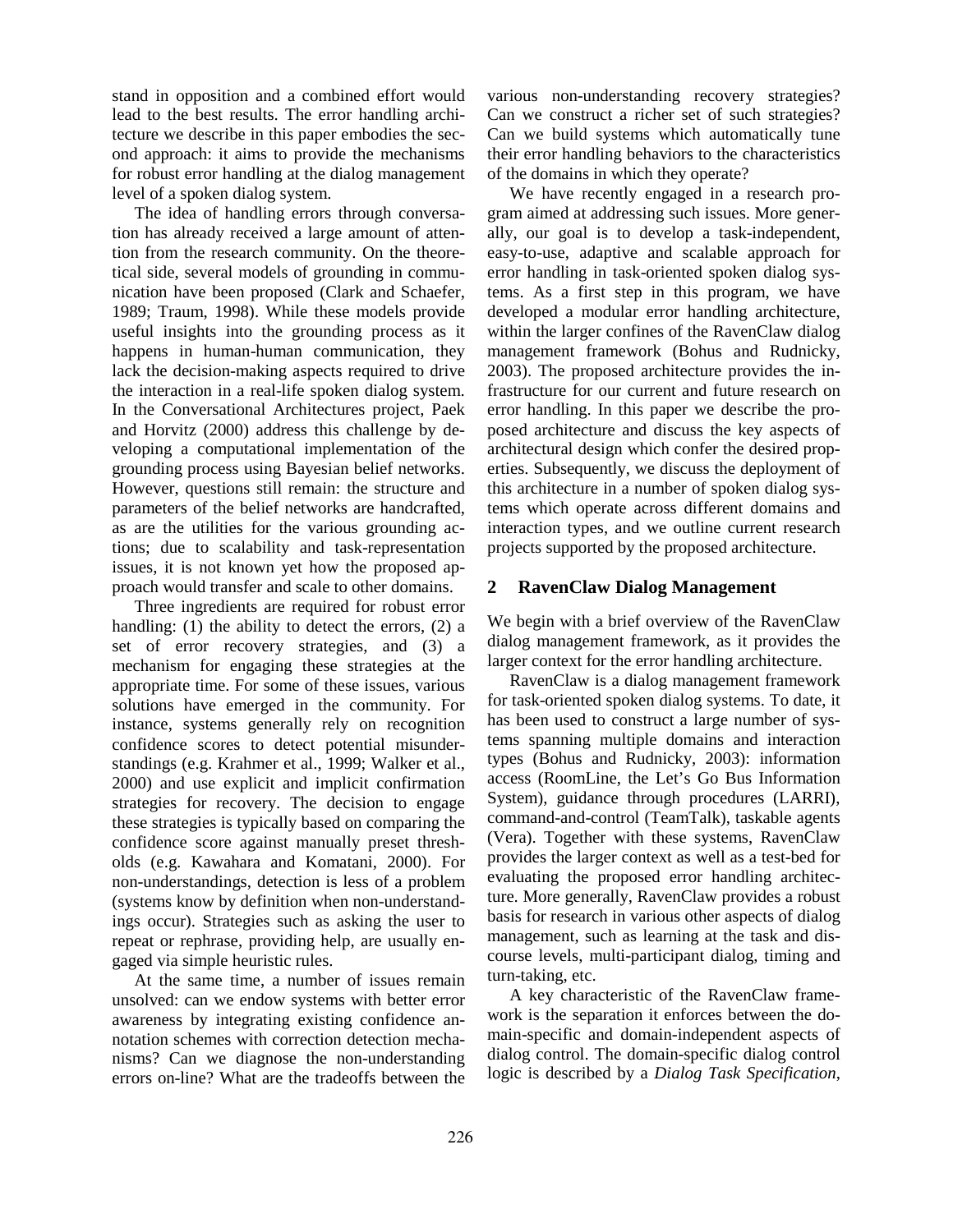essentially a hierarchical dialog plan provided by the system author. A fixed, domain-independent *Dialog Engine* manages the conversation by executing the given Dialog Task Specification. In the process, the Dialog Engine also contributes a set of domain-independent conversational skills, such as error handling (discussed extensively in Section 4), timing and turn-taking, etc. The system authoring effort is therefore minimized and focused entirely on the domain-specific aspects of dialog control.

## **2.1 The Dialog Task Specification**

A Dialog Task Specification consists of a tree of *dialog agents,* where each agent manages a subpart of the interaction. Figure 1 illustrates a portion of the dialog task specification from RoomLine, a spoken dialog system which can assist users in making conference room reservations. The root node subsumes several children: Welcome, which produces an introductory prompt, GetQuery which obtains the time and room constraints from the user, DoQuery which performs the database query, and DiscussResults which handles the follow-up negotiation dialog. Going one level deeper in the tree, GetQuery contains GetDate which requests the date for the reservation, GetStartTime and GetEnd-Time which request the times, and so on. This type of hierarchical task representation has a number of advantages: it scales up gracefully, it can be dynamically extended at runtime, and it implicitly captures a notion of context in dialog.

The agents located at the leaves of the tree are called *basic dialog agents*, and each of them implements an atomic dialog action (dialog move). There are four types of basic dialog agents: *Inform* – conveys information to the user (e.g. Welcome), *Request* – asks a question and expects an answer (e.g. GetDate), *Expect –* expects information without explicitly asking for it, and *EXecute* – implements a domain specific operation (e.g. DoQuery). The agents located at non-terminal positions in the tree are called *dialog agencies* (e.g. RoomLine*,* GetQuery). Their role is to plan for and control the execution of their sub-agents. For each agent in the tree, the system author may specify preconditions, completion criteria, effects and triggers; various other functional aspects of the dialog agents (e.g. state-specific language models for request-agents, help-prompts) are controlled through parameters.

The information the system acquires and manipulates in conversation is captured in *concepts*, associated with various agents in the tree (e.g. date, start time). Each concept maintains a history of previous values, information about current candidate hypotheses and their associated confidence scores, information about when the concept was last updated, as well as an extended set of flags which describe whether or not the concept has been conveyed to the user, whether or not the concept has been grounded, etc. This rich representation provides the necessary support for conceptlevel error handling.



… … … *Figure 1*: RavenClaw architecture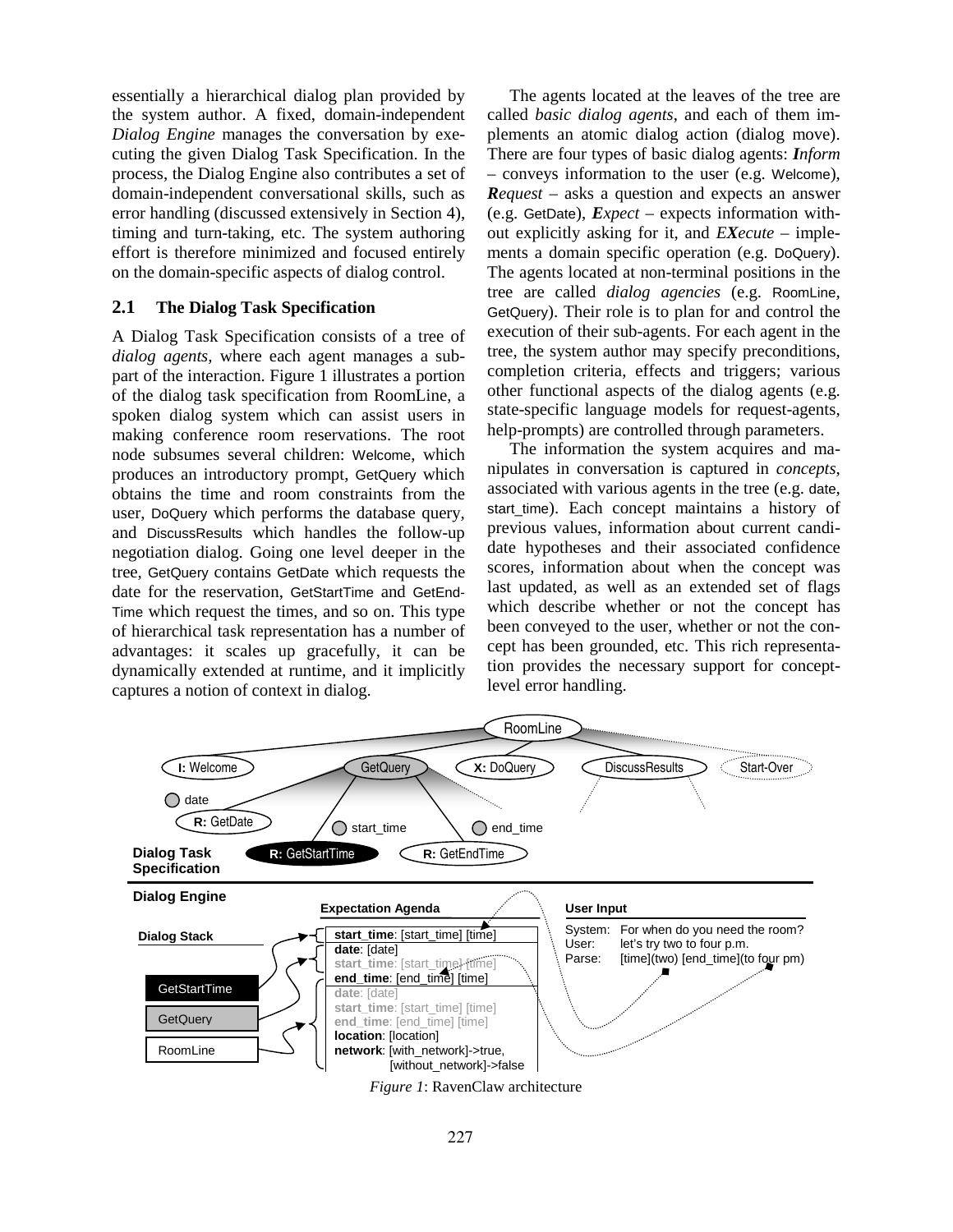#### **2.2 The Dialog Engine**

The Dialog Engine is the core domain-independent component which manages the interaction by executing a given Dialog Task Specification. The control algorithms are centered on two data-structures: a dialog stack, which captures the dialog structure at runtime, and an expectation agenda, which captures the system's expectations for the user input at each turn in the dialog. The dialog is controlled by interleaving *Execution Phases* with *Input Phases*.

During an Execution Phase, dialog agents from the tree are placed on, and executed from the dialog stack. At the beginning of the dialog, the root agent is placed on the stack. Subsequently, the engine repeatedly takes the agent on the top of the stack and executes it. When dialog agencies are executed, they typically schedule one of their subagents for execution by placing it on the stack. The dialog stack will therefore track the nested structure of the dialog at runtime. Ultimately, the execution of the basic dialog agents on the leaves of the tree generates the system's responses and actions.

During an Input Phase, the system assembles the expectation agenda, which captures what the system expects to hear from the user in a given turn. The agenda subsequently mediates the transfer of semantic information from the user's input into the various concepts in the task tree. For the interested reader, these mechanisms are described in more detail in (Bohus and Rudnicky, 2003)

Additionally, the Dialog Engine automatically provides a number of conversational strategies, such as the ability to handle various requests for help, repeating the last utterance, suspending and resuming the dialog, starting over, reestablishing the context, etc. These strategies are implemented as *library dialog agencies.* Their corresponding sub-trees are automatically added to the Dialog Task Specification provided by the system author (e.g. the Start-Over agency in Figure 1.) The automatic availability of these strategies lessens development efforts and ensures a certain uniformity of behavior both within and across tasks.

#### **3 The Error Handling Architecture**

The error handling architecture in the RavenClaw dialog management framework subsumes two main components: (1) a set of *error handling strategies* (e.g. explicit and implicit confirmation,



*Figure 2*: Error Handling – Block Diagram

asking the user to repeat, etc.) and (2) an *error handling process* which engages these strategies.

The error handling strategies are implemented as library dialog agents. The decision process which engages these strategies is part of the Dialog Engine. This design, in which both the strategies and the decision process are decoupled from the dialog task, as well as from each other, provides a number of advantages. First, it ensures that the error handling mechanisms are reusable across different dialog systems. Second, the approach guarantees a certain uniformity and consistency in error handling behaviors both within and across systems. Third, as new error handling strategies are developed, they can be easily plugged into any existing system. Last, but not least, the approach significantly lessens the system authoring effort by allowing developers to focus exclusively on describing the dialog control logic.

The responsibility for handling potential understanding errors<sup>1</sup> is delegated to the Error Handling Process which runs in the Dialog Engine (see Figure 2). At each system turn, this process collects evidence and makes a decision with respect to engaging any of the error handling strategies. When necessary, it will insert an error handling strategy on the dialog stack (e.g. the ExplicitConfirm (start\_time) strategy in Figure 2), thus modifying on-the-fly the task originally specified by the system author. The strategy executes and, once completed, it is removed from the stack and the dialog resumes from where it was left off.

<sup>&</sup>lt;sup>1</sup> Note that the proposed framework aims to handle understanding errors. The corresponding strategies are generic and can be applied in any domain. Treatment of domain or task-specific errors (e.g. database access error, etc) still needs to be implemented as part of the dialog task specification.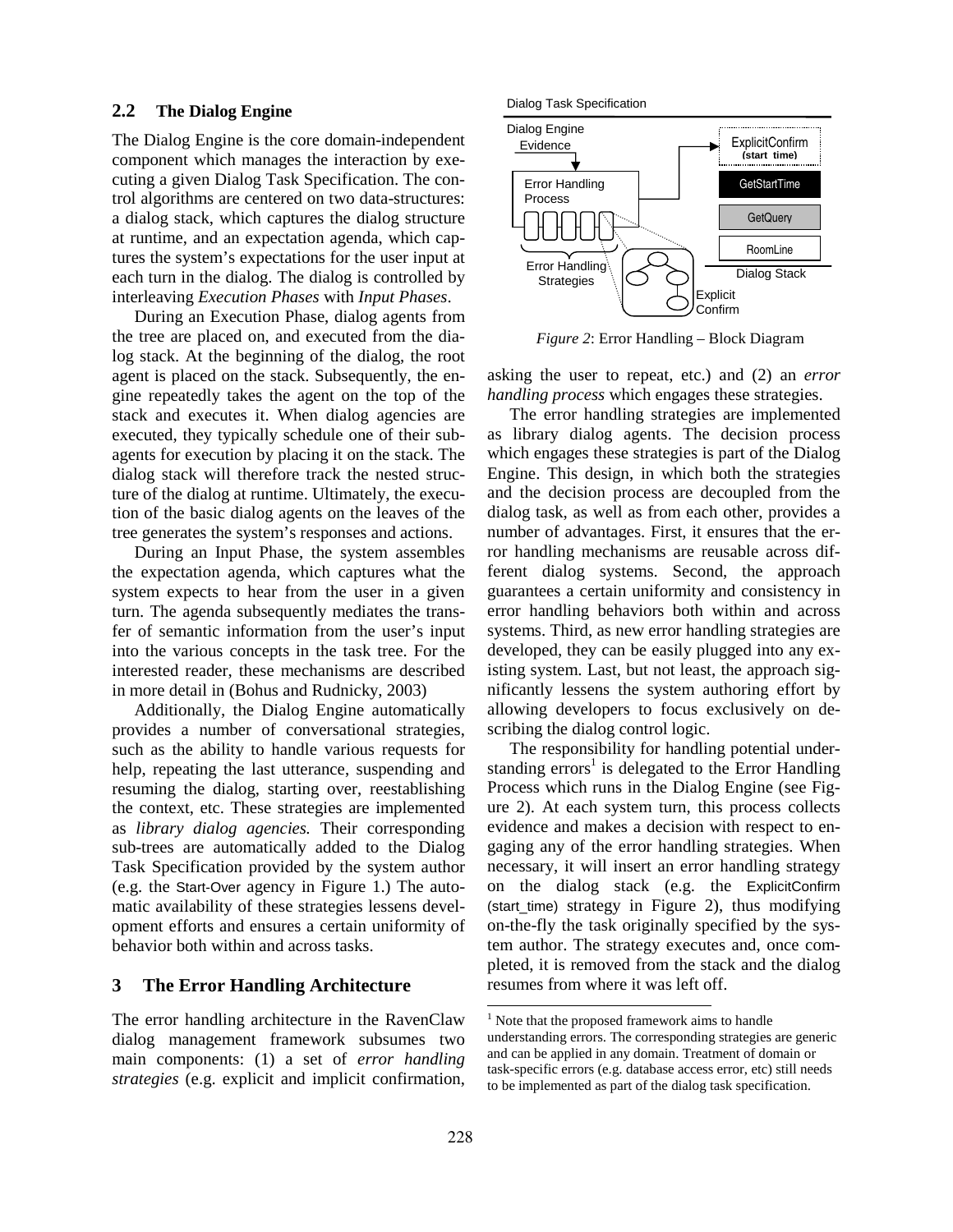#### **3.1 Error Handling Strategies**

The error handling strategies can be divided into two groups: strategies for handling potential misunderstandings and strategies for handling nonunderstandings.

For handling potential misunderstandings, three strategies are currently available: *Explicit Confirmation*, *Implicit Confirmation* and *Rejection*.

For non-understandings, a larger number of error recovery strategies are currently available: *AskRepeat* – the system asks the user to repeat; *AskRephrase* – the system asks the user to rephrase; *Reprompt* – the system repeats the previous prompt; *DetailedReprompt* – the system repeats a more verbose version of the previous prompt, *Notify* – the system simply notifies the user that a non-understanding has occurred; *Yield* – the system remains silent, and thus implicitly notifies the user that a non-understanding has occurred;  $MoveOn$  – the system tries to advance the task by giving up on the current question and moving on with an alternative dialog plan (note that this strategy is only available at certain points in the dialog); *YouCanSay* – the system gives an example of what the user could say at this point in the dialog; *FullHelp* – the system provides a longer help message which includes an explanation of the current state of the system, as well as what the user could say at this point. An in-depth analysis of these strategies and their relative tradeoffs is available in (Bohus and Rudnicky, 2005a). Several sample dialogs illustrating these strategies are available on-line (RoomLine, 2003).

#### **3.2 Error Handling Process**

The error handling decision process is implemented in a distributed fashion, as a collection of local decision processes. The Dialog Engine automatically associates a local error handling process with each concept, and with each request agent in the dialog task tree, as illustrated in Figure 3. The error handling processes running on individual concepts are in charge of recovering from misunderstandings on those concepts. The error handling processes running on individual request agents are in charge or recovering from non-understandings on the corresponding requests.

At every system turn, each concept- and request-agent error handling process computes and forwards its decision to a gating mechanism, which queues up the actions (if necessary) and executes them one at a time. For instance, in the example in Figure 3, the error handling decision process for the start\_time concept decides to engage an explicit confirmation on that concept, while the other decision processes do not take any action. In this case the gating mechanism creates a new instance of an explicit confirmation agency, passes it the pointer to the concept to be confirmed (start\_time), and places it on the dialog stack. On completion, the strategy updates the confidence score of the confirmed hypothesis in light of the user response, and the dialog resumes from where it was left off.

The specific implementation of the local decision processes constitutes an active research issue. Currently, they are modeled as Markov Decision Processes (MDP). The error handling processes running on individual concepts (*concept-MDPs* in



*Figure 3*: A Distributed Error Handling Process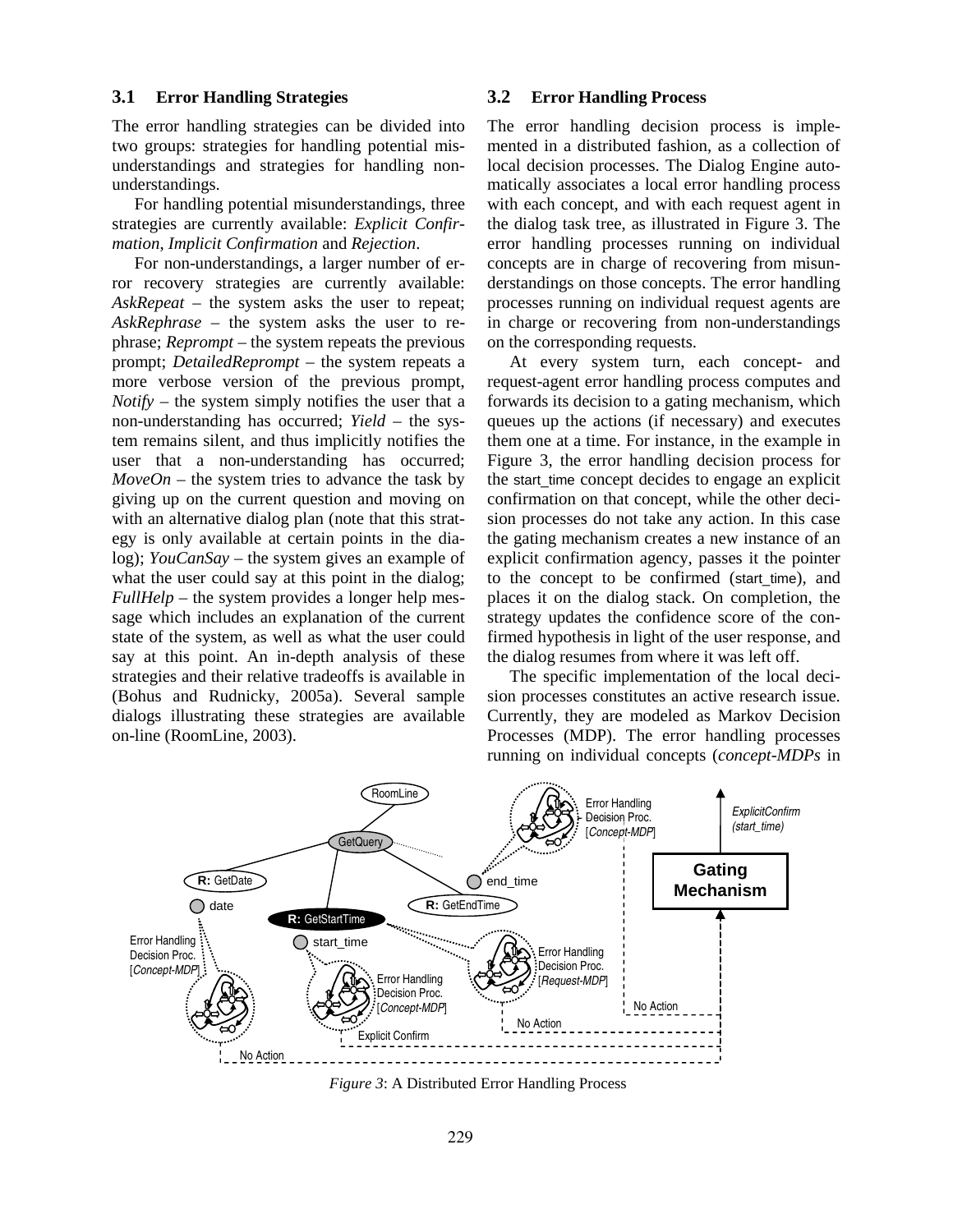Figure 3) are partially-observable MDPs, with 3 underlying hidden states: c*orrect*, *incorrect* and *empty*. The belief state is constructed at each time step from the confidence score of the top-hypothesis for the concept. For instance, if the top hypothesis for the start\_time concept is 10 a.m. with confidence 0.76, then the belief state for the POMDP corresponding to this concept is:  ${P(correct)=0.76, P(incorrect)=0.24, P(empty)=0}.$ The action-space for these models contains the three error recovery strategies for handling potential misunderstandings, and *no-action*. The third ingredient in the model is the *policy*. A policy defines which action the system should take in each state, and is indirectly described by specifying the utility of each strategy in each state. Currently, a number of predefined policies (e.g. alwaysexplicit-confirm, pessimistic, and optimistic) are available in the framework. Alternatively, system authors can specify and use their own policies.

The error handling processes running on request agents (*request-MDPs* in Figure 3) are in charge of handling non-understandings on those requests. Currently, two types of models are available for this purpose. The simplest model has three states: *non-understanding*, *understanding* and *inactive*. A second model also includes information about the number of consecutive non-understandings that have already happened. In the future, we plan to identify more features which carry useful information about the likelihood of success of individual recovery strategies and use them to create more complex models. The action-space is defined by the set of non-understanding recovery strategies presented in the previous subsection, and *noaction*. Similar to the concept-MDPs, a number of default policies are available; alternatively, system authors can specify their own policy for engaging the strategies.

While the MDP implementation allows us to encode various expert-designed policies, our ultimate goal is to learn such policies from collected data using reinforcement learning. Reinforcement learning has been previously used to derive dialog control policies in systems operating with small tasks (Scheffler and Young, 2002; Singh et al, 2000). The approaches proposed to date suffer however from one important shortcoming, which has so far prevented their use in large, practical spoken dialog systems. The problem is lack of scalability: the size of the state space grows very fast with the size of the dialog task, and this renders the approach unfeasible in complex domains. A second important limitation of reinforcement learning techniques proposed to date is that the learned policies cannot be reused across tasks. For each new system, a new MDP has to be constructed, new data has to be collected, and a new training phase is necessary. This requires a significant amount of expertise and effort from the system author.

We believe that the error handling architecture we have described addresses these issues in several ways. The central idea behind the distributed nature of the approach is to keep the learning problem tractable by leveraging independence relationships between different parts of the dialog. First, the state and action-spaces can be maintained relatively small since we are only focusing on making error handling decisions (as opposed to other dialog control decisions). A more complex task translates into a larger number of MDP instantiations rather than a more complex model structure. Second, both the model structure and parameters (i.e. the transition probabilities) can be tied across models: for instance the MDP for grounding the start\_time concept can be identical to the one for grounding the end\_time concept; all models for grounding Yes/No concepts could be tied together, etc. Model tying has the potential to greatly improve scalability since data is polled together and the total number of model parameters to be learned grows sub-linearly with the size of the task. Third, since the individual MDPs are decoupled from the actual system task, the policies learned in a particular system can potentially be reused in other systems (e.g. we expect that grounding yes/no concepts functions similarly at different locations in the dialog, and across domains). Last but not least, the approach can easily accommodate dynamic task generation. In traditional reinforcement learning approaches the state and action-spaces of the underlying MDP are task-specific. The task therefore has to be fixed, known in advance: for instance the slots that the system queries the user about (in a slot-filling system) are fixed. In contrast, in the RavenClaw architecture, the dialog task tree (e.g. the dialog plan) can be dynamically expanded at runtime with new questions and concepts, and the corresponding request- and concept-MDPs are automatically created by the Dialog Engine.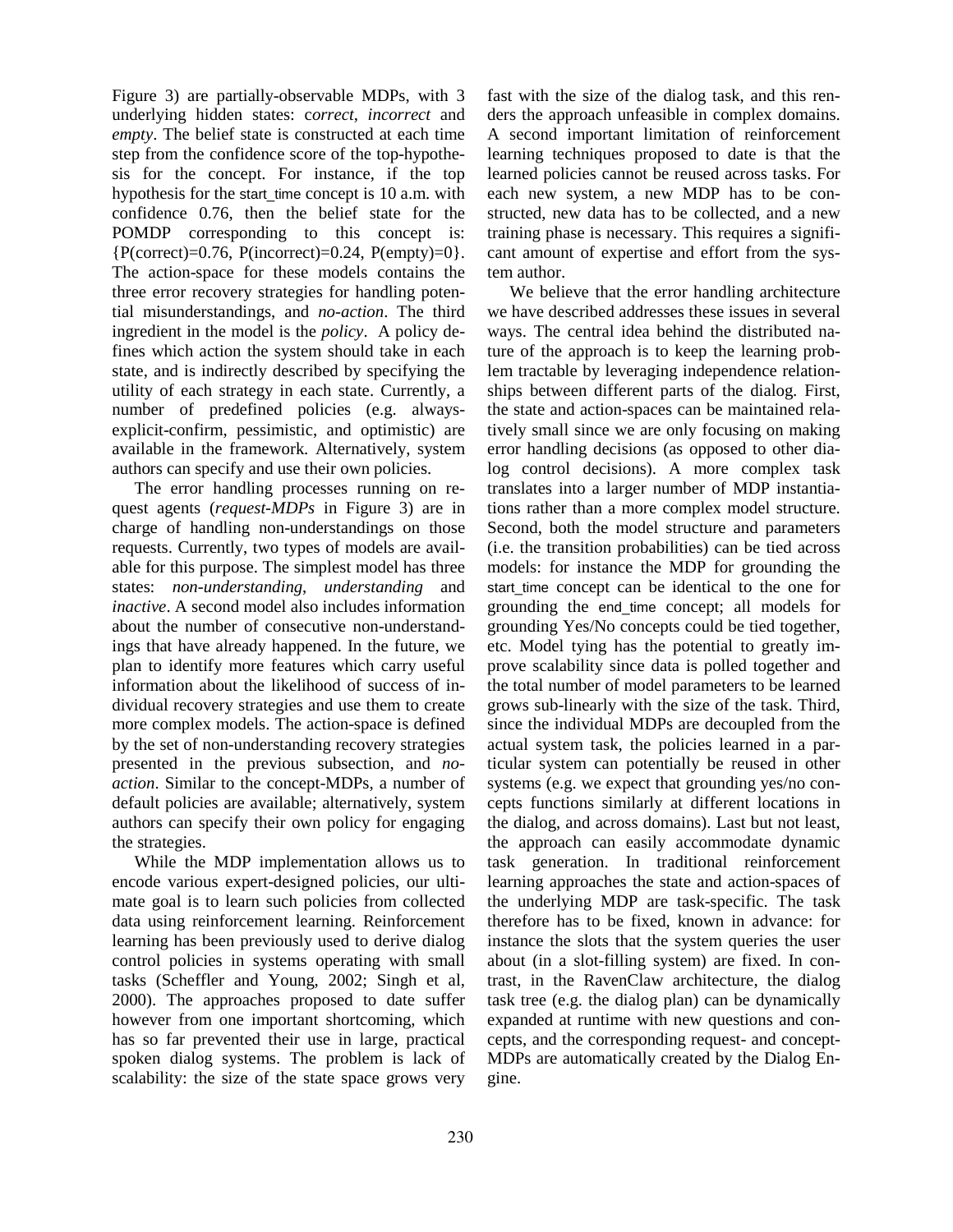# **4 Deployment and Current Research**

While a quantitative evaluation of design characteristics such as task-independence, scalability, and ease-of-use is hard to perform, a first-order empirical evaluation of the proposed error handling architecture can be accomplished by using it in different systems and monitoring the system authoring process and the system's operation.

To date, the architecture has been successfully deployed in three different spoken dialog systems. A first system, RoomLine (2003), is a phone-based mixed-initiative system that assists users in making conference room reservations on campus. A second system, the Let's Go! Bus Information System (Raux et al, 2005), provides information about bus routes and schedules in the greater Pittsburgh area (the system is available to the larger public). Finally, Vera is a phone-based taskable agent that can be instructed to deliver messages to a third party, make wake-up calls, etc. Vera actually consists of two dialog systems, one which handles incoming requests (Vera In) and one which performs message delivery (Vera Out). In each of these systems, the authoring effort with respect to error handling consisted of: (1) specifying which models and policies should be used for the concepts and request-agents in the dialog task tree, and (2) writing the language generation prompts for explicit and implicit confirmations for each concept.

Even though the first two systems operate in similar domains (information access), they have very different user populations: students and faculty on campus in the first case versus the entire Pittsburgh community in the second case. As a result, the two systems were configured with different error handling strategies and policies (see Table 1). RoomLine uses explicit and implicit confirmations with an optimistic policy to handle potential misunderstandings. In contrast, the Let's Go Public Bus Information System always uses explicit confirmations, in an effort to increase robustness (at the expense of potentially longer dialogs). For non-understandings, RoomLine uses the full set of non-understanding recovery strategies presented in section 3.1. The Let's Go Bus Information system uses the *YouCanSay* and *FullHelp* strategies. Additionally a new *GoToAQuieterPlace* strategy was developed for this system (and is now available for use into any other RavenClaw-based system). This last strategy asks the user to move to a quieter place, and was prompted by the observation that a large number of users were calling the system from noisy environments.

While the first two systems were developed by authors who had good knowledge of the Raven-Claw dialog management framework, the third system, Vera, was developed as part of a class project, by a team of six students who had no prior experience with RavenClaw. Modulo an initial lack of documentation, no major problems were encountered in configuring the system for automatic error handling. Overall, the proposed error handling architecture adapted easily and provided the desired functionality in each of these domains: while new strategies and recovery policies were developed for some of the systems, no structural changes were required in the error handling architecture.

|                                   | RoomLine              | Let's Go Public       | Vera In / Out           |
|-----------------------------------|-----------------------|-----------------------|-------------------------|
| Domain                            | room reservations     | bus route information | task-able agent         |
| Initiative type                   | mixed                 | system                | mixed / mixed           |
| Task size: #agents ; #concepts    | 110; 25               | 57:19                 | 29:4/31:13              |
| Strategies for misunderstandings  | explicit and implicit | explicit              | explicit and implicit / |
|                                   |                       |                       | explicit only           |
| Policy for misunderstandings      | optimistic            | always-explicit       | optimistic /            |
|                                   |                       |                       | always-explicit         |
| Strategies for non-understandings | all strategies        | go-to-quieter-place,  | all strategies /        |
|                                   | (see Section 3.1)     | you-can-say, help     | repeat prompt           |
| Policy for non-understandings     | choose-random         | author-specified      | choose-random /         |
|                                   |                       | heuristic policy      | always-repeat-prompt    |
| Sessions collected so far         | 1393                  | 2836                  | 72/131                  |
| Avg. task success rate            | 75%                   | 52%                   | (unknown)               |
| % Misunderstandings               | 17%                   | 28%                   | (unknown)               |
| % Non-understandings              | 13%                   | 27%                   | (unknown)               |
| % turns when strategies engage    | 41%                   | 53%                   | 36% / 44%               |

*Table 1*: Spoken dialog systems using the RavenClaw error handling architecture